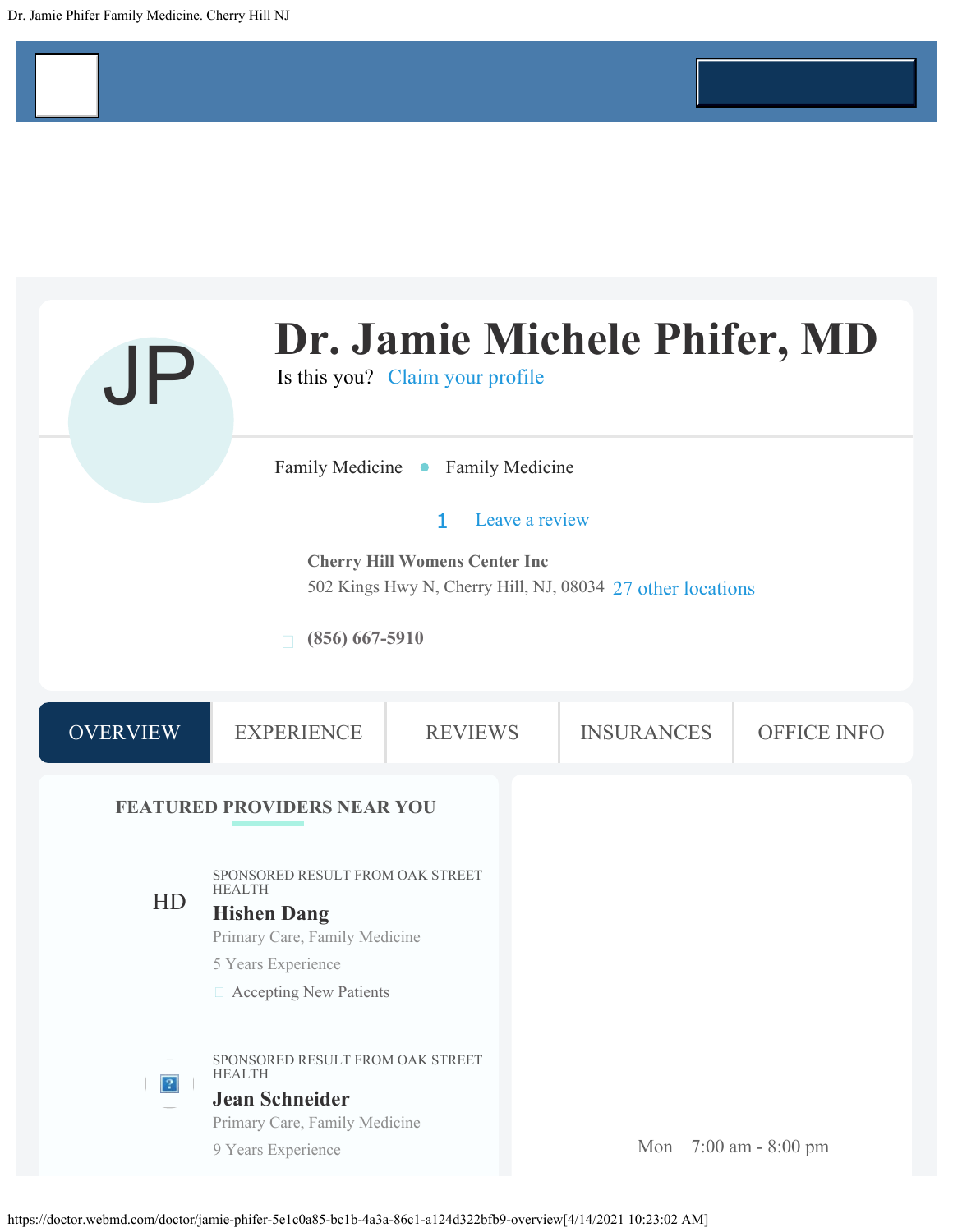Accepting New Patients





SPONSORED RESULT FROM OAK STREET HEALTH

**[Melissa Rosato](https://doctor.webmd.com/doctor/melissa-rosato-19dd583d-28b2-44ae-bf18-ea92bd3f8233-overview)**

Primary Care, Family Medicine

16 Years Experience

Accepting New Patients

10



## SPONSORED RESULT **[Dr. Rajankumar Popatal Patel,](https://doctor.webmd.com/doctor/rajankumar-patel-d57a0bcd-e768-4c19-86a8-6718af61ab31-overview) [MD](https://doctor.webmd.com/doctor/rajankumar-patel-d57a0bcd-e768-4c19-86a8-6718af61ab31-overview)**

Family Medicine, Geriatric Medicine

- 28 Years Experience
- Accepting New Patients

33

[View More Providers](https://doctor.webmd.com/results?zc=08034&sids=29259,43942&state=NJ&city=Cherry%20Hill&pt=39.920995,-75.001863)  $\Box$ 

## **OVERVIEW**

Dr. Phifer graduated from the University of Florida College of Medicine in 2011. She works in Cherry Hill, NJ and 27 other locations and specializes in Family Medicine.

#### **SPECIALTIES**

[Family Medicine](https://doctor.webmd.com/find-a-doctor/specialty/family-medicine/new-jersey/cherry-hill) [Family Medicine](https://doctor.webmd.com/find-a-doctor/specialty/family-medicine/new-jersey/cherry-hill)

### **EDUCATION AND TRAINING**

**RESIDENCY** Providence Family Medicine Center

| Tue | $7:00$ am - $8:00$ pm |
|-----|-----------------------|
| Wed | 7:00 am - 8:00 pm     |
| Thu | $7:00$ am - $8:00$ pm |
| Fri | $7:00$ am - $8:00$ pm |
| Sat | $6:00$ am $-6:00$ pm  |
| Sun | 9:30 am - 4:30 pm     |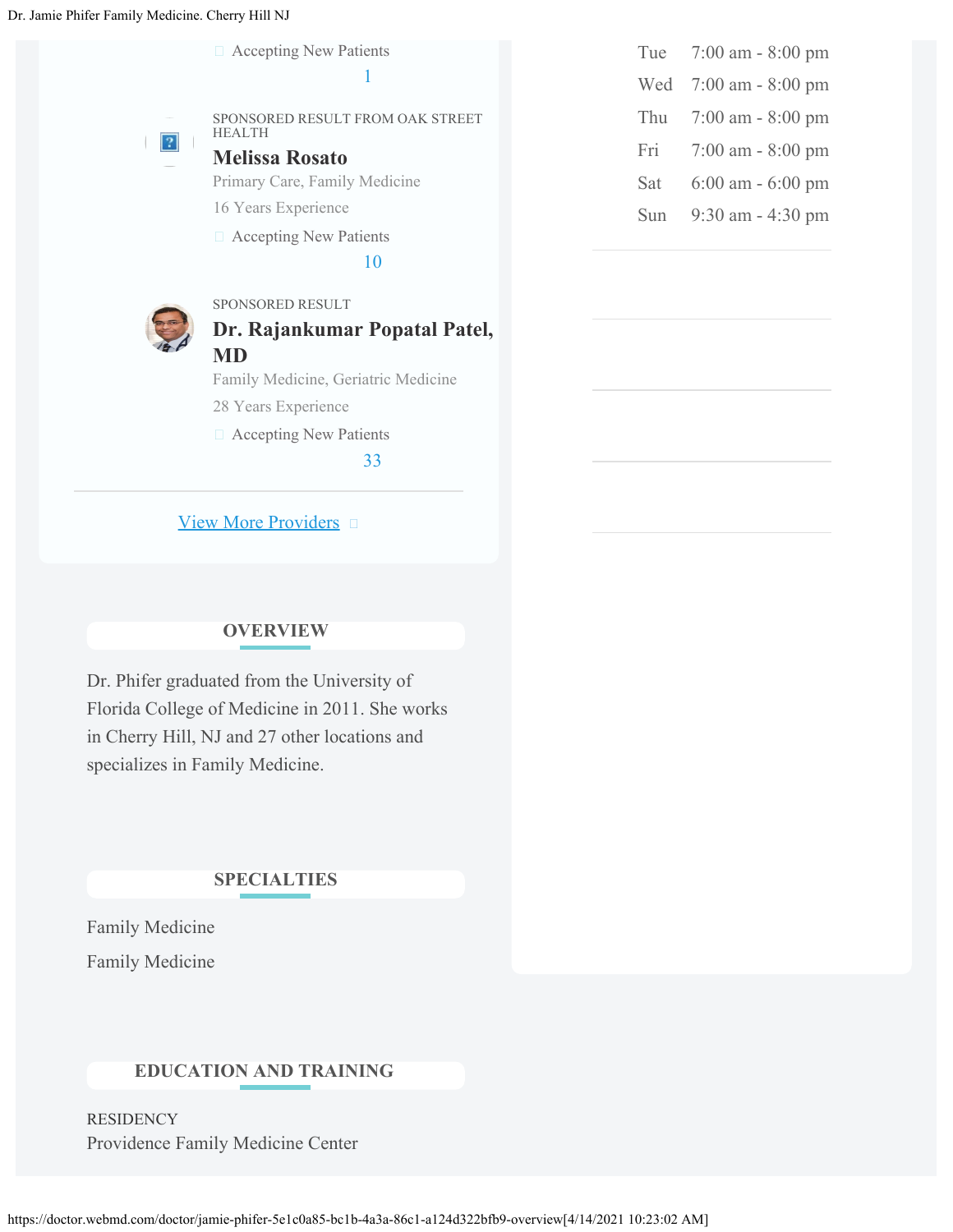MEDICAL SCHOOL University Of Florida College Of Medicine Graduated 2011

## **RATINGS AND REVIEWS**

OVERALL RATING

Leave a review How was your visit with Dr. Phifer?

PHYSICIAN RATING

Explains conditions and treatments

Takes time to answer my questions

Provides follow-up as needed

#### OFFICE LOCATION RATING

502 Kings Hwy N, Cherry Hill, NJ, 08034 Showing ratings for: Choose another location  $\square$ 

Average office wait time

Office cleanliness

Courteous staff

Scheduling flexibility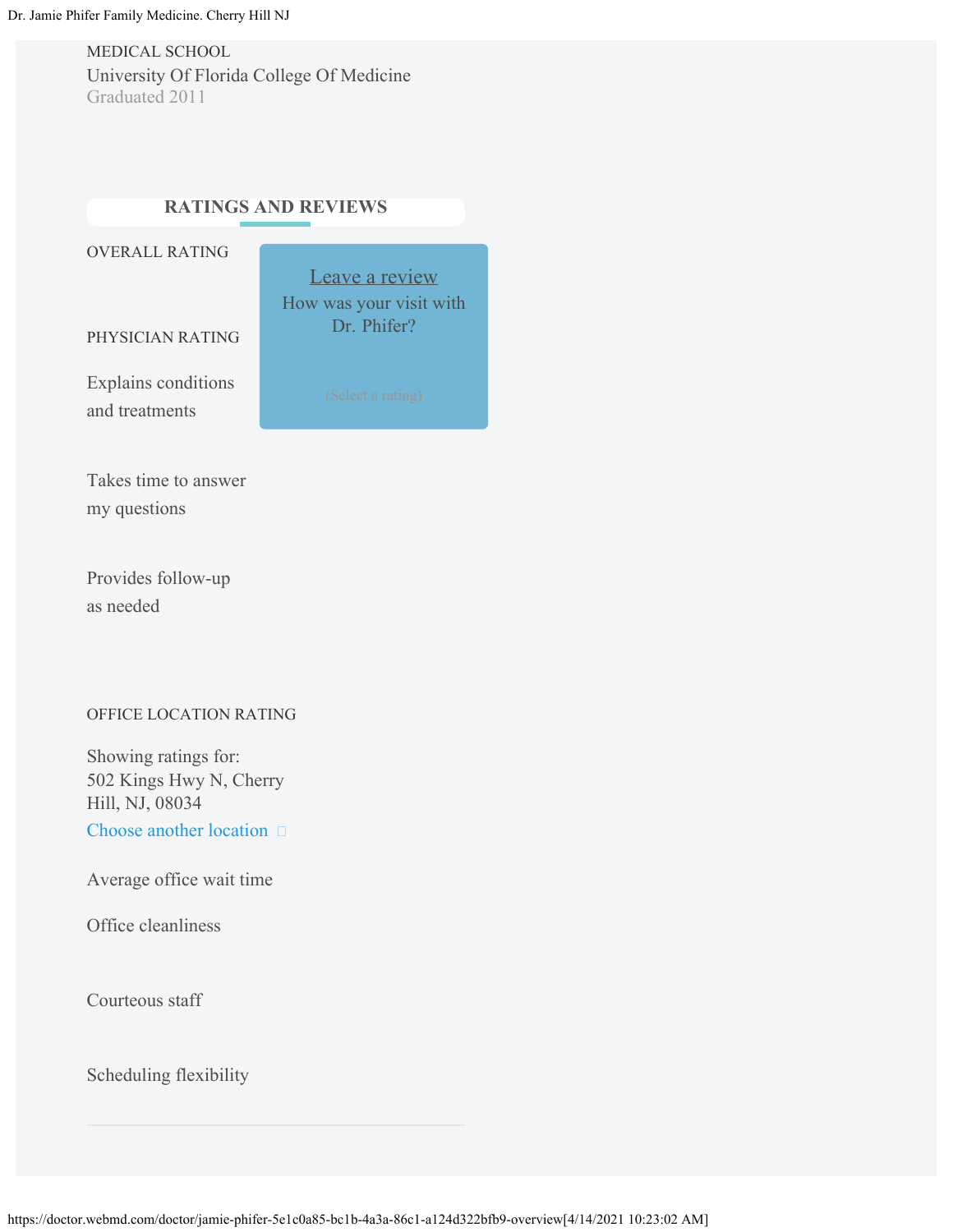Dr. Jamie Phifer Family Medicine. Cherry Hill NJ

"Jamie Phifer was my physician through the 98point6 service platform. From my two visits in 2020, I personally found her to be exceedingly rude and arrogant. In my opinion, she either has something against minorities or is just generally antagonistic. The nature of her job requires professional and courteous interactions with patients but unfortunately her bedside manner makes this a poor career choice ..." Read more

December 13, 2020

### **INSURANCE PLANS ACCEPTED (14)**

Please verify insurance information directly with your doctor's office as it may change frequently.

CIGNA Open Access Plus CIGNA HMO BCBS Blue Card PPO

[View all](https://doctor.webmd.com/doctor/jamie-phifer-5e1c0a85-bc1b-4a3a-86c1-a124d322bfb9-insurance)

### **LOCATIONS**

[Cherry Hill Womens](https://doctor.webmd.com/practice/cherry-hill-womens-center-inc-c52fcdf9-113c-4ae6-a1bf-cbfda14b3e1b-overview) [Center Inc](https://doctor.webmd.com/practice/cherry-hill-womens-center-inc-c52fcdf9-113c-4ae6-a1bf-cbfda14b3e1b-overview) 502 Kings Hwy N Cherry Hill, NJ, 08034

Tel: [\(856\) 667-5910](tel:+18566675910)

www.cherryhillwomenscenter.com

Accepting New

Patients

□ Medicare Accepted

**Medicaid Accepted** 

Mon

7:00 am - 8:00 pm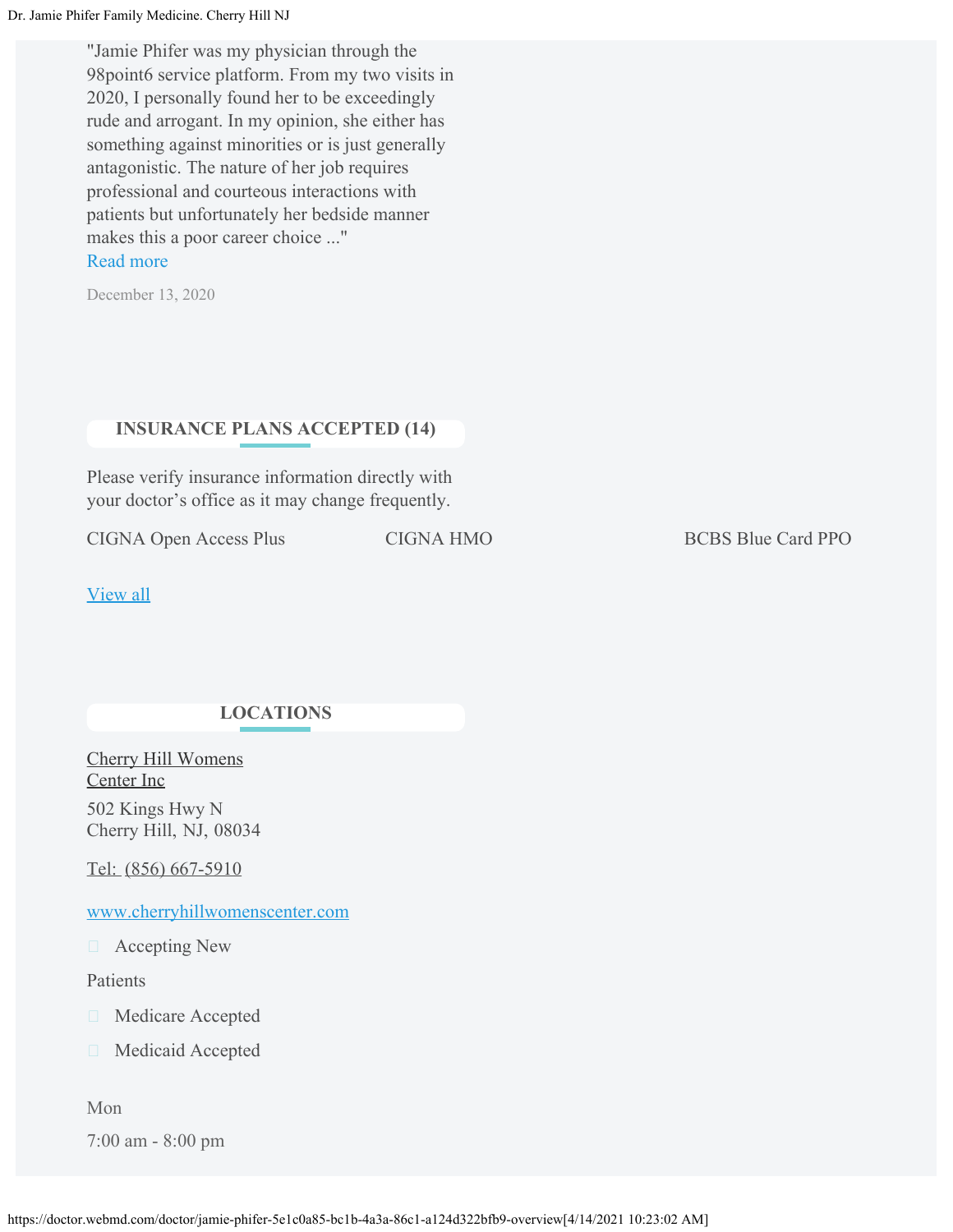Tue

7:00 am - 8:00 pm Wed 7:00 am - 8:00 pm Thu 7:00 am - 8:00 pm Fri 7:00 am - 8:00 pm Sat 6:00 am - 6:00 pm Sun 9:30 am - 4:30 pm

## [Qliance Primary Care](https://doctor.webmd.com/practice/qliance-primary-care-lynnwood-4c07434a-009d-e411-b35d-001f29e3eb44-overview) [Lynnwood](https://doctor.webmd.com/practice/qliance-primary-care-lynnwood-4c07434a-009d-e411-b35d-001f29e3eb44-overview) 19401 40th Ave W Ste 100 Lynnwood, WA, 98036

Tel: [\(877\) 754-2623](tel:+18777542623)

#### www.qliance.com

□ Accepting New

Patients

- **Medicare Accepted**
- Medicaid Accepted

Mon 9:00 am - 6:00 pm Tue 9:00 am - 6:00 pm Wed 9:00 am - 6:00 pm Thu 9:00 am - 6:00 pm Fri 9:00 am - 5:00 pm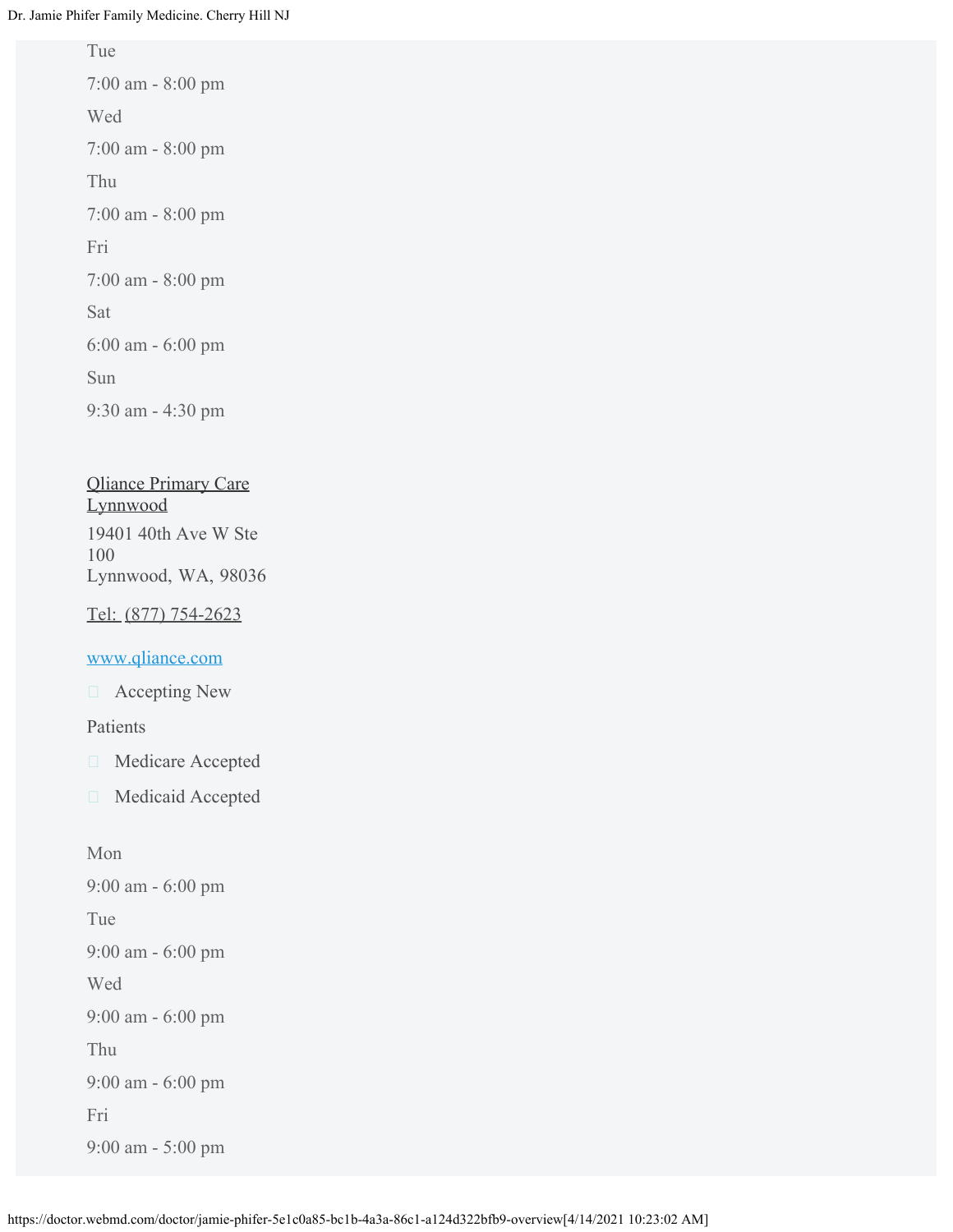Sat Closed

Sun Closed

[Swedish Physicians West](https://doctor.webmd.com/practice/swedish-physicians-west-seattle-ste-300-71abae8f-5d60-40fa-9c3d-c3e52afa7677-overview) [Seattle-Ste 300](https://doctor.webmd.com/practice/swedish-physicians-west-seattle-ste-300-71abae8f-5d60-40fa-9c3d-c3e52afa7677-overview) 3400 California Ave SW Ste 300 Seattle, WA, 98116

Tel: [\(206\) 320-3399](tel:+12063203399)

[View all](https://doctor.webmd.com/doctor/jamie-phifer-5e1c0a85-bc1b-4a3a-86c1-a124d322bfb9-appointments)  $\Box$ 

#### **OTHER PROVIDERS AT THIS PRACTICE**

## MO

## **[Dr. Mary Owen-Majorowicz, MD](https://doctor.webmd.com/doctor/mary-owen-28b3634c-dec5-11e7-9f4c-005056a225bf-overview)**

Internal Medicine

36 Years Experience

4



## **[Dr. Warren Lewis Fein, MD](https://doctor.webmd.com/doctor/warren-fein-385e4286-5cc7-4e77-81fe-81efe231dc00-overview)**

Internal Medicine

36 Years Experience

8

[View More Providers](https://doctor.webmd.com/practice/cherry-hill-womens-center-inc-c52fcdf9-113c-4ae6-a1bf-cbfda14b3e1b-physicians/alpha/all)

[Doctor Finder](https://doctor.webmd.com/) [Family Medicine](https://doctor.webmd.com/find-a-doctor/specialty/family-medicine) [NJ](https://doctor.webmd.com/find-a-doctor/specialty/family-medicine/new-jersey) [Cherry Hill](https://doctor.webmd.com/find-a-doctor/specialty/family-medicine/new-jersey/cherry-hill) [Dr. Jamie Michele Phifer, MD](#page-0-0)

#### **DOCTORS BY LOCATION**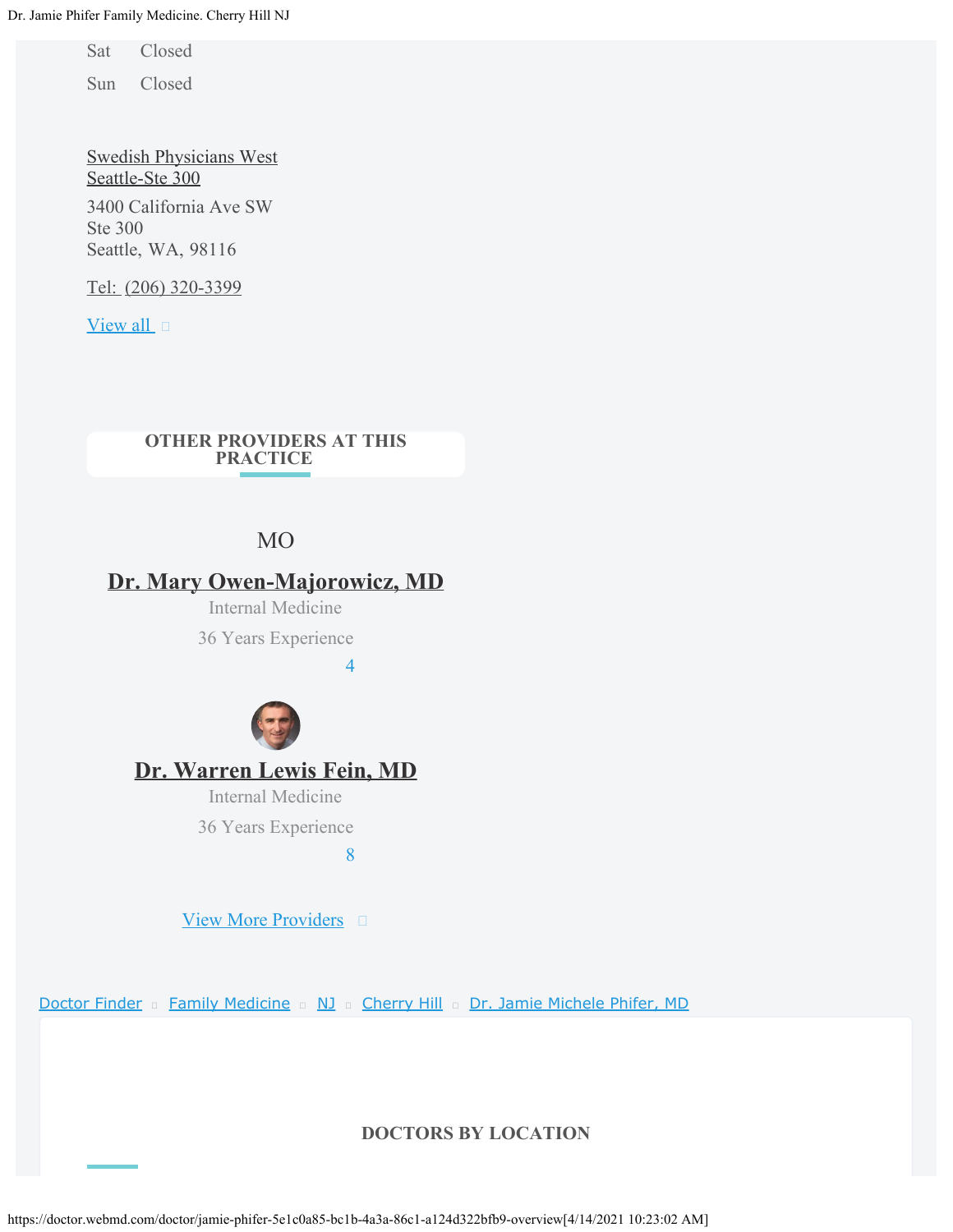| Atlanta          | Columbus           | Los Angeles   |
|------------------|--------------------|---------------|
| Austin           | Dallas             | Louisville    |
| <b>Baltimore</b> | Denver             | Memphis       |
| Birmingham       | Detroit            | Miami         |
| <b>Boston</b>    | Hartford           | Milwaukee     |
| <b>Buffalo</b>   | Houston            | Minneapolis   |
| Charlotte        | Indianapolis       | Nashville     |
| Chicago          | Jacksonville       | New Orleans   |
| Cincinnati       | <b>Kansas City</b> | New York      |
| Cleveland        | Las Vegas          | Oklahoma City |

[View all locations](https://doctor.webmd.com/find-a-doctor/specialty/general-practice) 



## Policies

[Privacy Policy](https://www.webmd.com/about-webmd-policies/about-privacy-policy) [Cookie Policy](https://www.webmd.com/about-webmd-policies/cookie-policy) [Editorial Policy](https://www.webmd.com/about-webmd-policies/about-editorial-policy) [Advertising Policy](https://www.webmd.com/about-webmd-policies/about-advertising-policy) [Correction Policy](https://www.webmd.com/about-webmd-policies/webmd-corrections-policies) [Terms of Use](https://www.webmd.com/about-webmd-policies/about-terms-and-conditions-of-use)

## About

[Contact Us](https://customercare.webmd.com/) [About WebMD](https://www.webmd.com/about-webmd-policies/default.htm) [Careers](http://careers.webmd.com/) [Newsletter](https://member.webmd.com/subscribe) [Corporate](https://www.webmd.com/corporate/default.htm) [WebMD Health Services](http://www.webmdhealthservices.com/)

# WebMD Network

[Medscape](http://www.medscape.com/) [Medscape Reference](http://reference.medscape.com/) [MedicineNet](http://www.medicinenet.com/) [eMedicineHealth](http://www.emedicinehealth.com/script/main/hp.asp) [RxList](http://www.rxlist.com/) **[OnHealth](http://www.onhealth.com/)** [WebMDRx](https://www.webmd.com/rx) [First Aid](https://www.webmd.com/first-aid/default.htm) [WebMD Magazine](https://www.webmd.com/magazine/default.htm) [WebMD Health Record](https://www.webmd.com/phr) [Dictionary](https://dictionary.webmd.com/default.htm) [Physician Directory](https://doctor.webmd.com/)

FIND US ON:

## Our Apps

[WebMD Mobile](https://www.webmd.com/mobile) [WebMD App](https://www.webmd.com/webmdapp) [Pregnancy](https://www.webmd.com/pregnancyapp) [Baby](https://www.webmd.com/webmdbabyapp) [Allergy](https://www.webmd.com/allergy-app) [Medscape](http://www.medscape.com/public/mobileapp)

# For Advertisers

[Advertise with Us](https://mediakit.webmd.com/) [Advertising Policy](https://www.webmd.com/about-webmd-policies/about-advertising-policy)